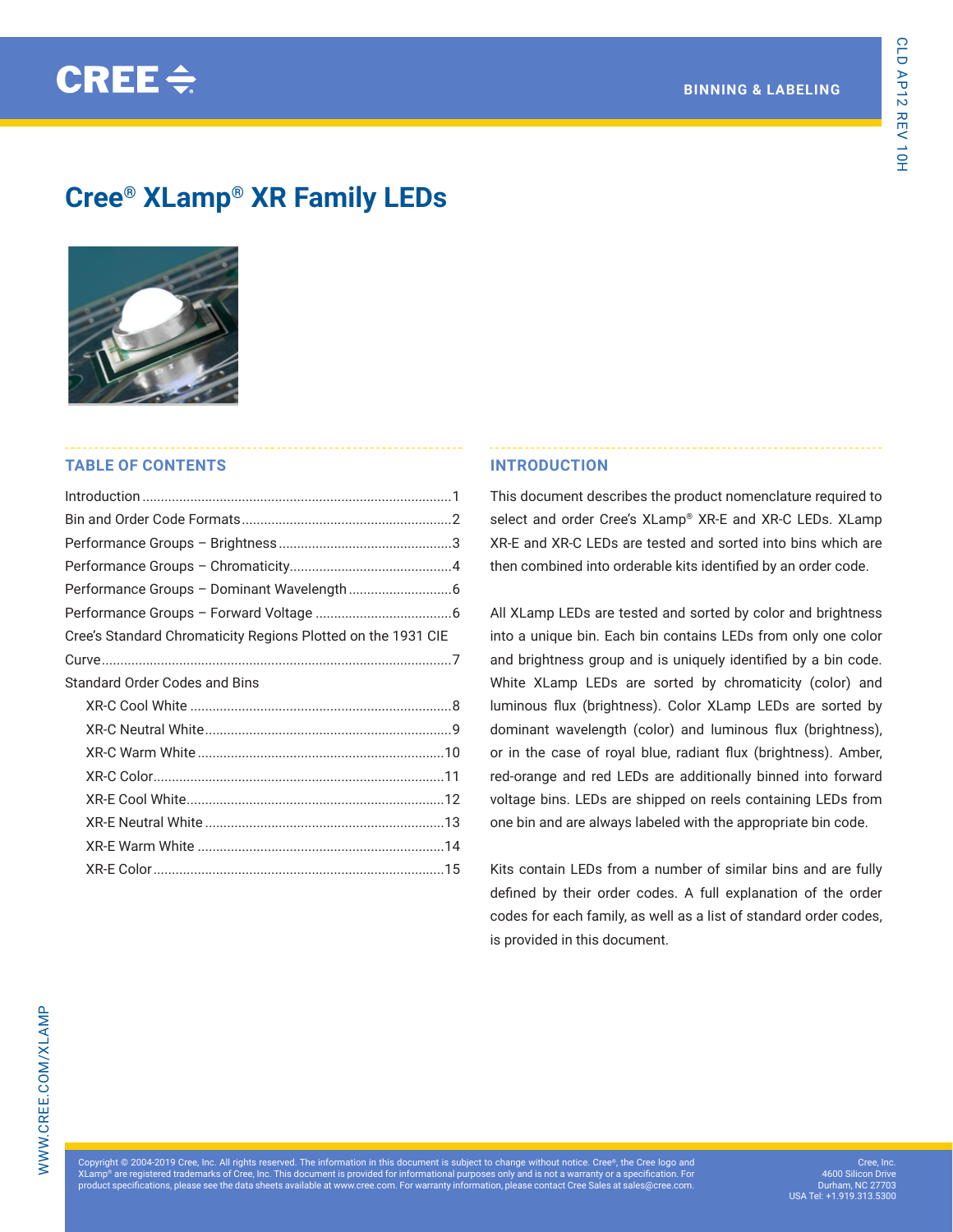<span id="page-1-0"></span>

### **BIN AND ORDER CODE FORMATS**

Bin codes and order codes are configured in the following manner:

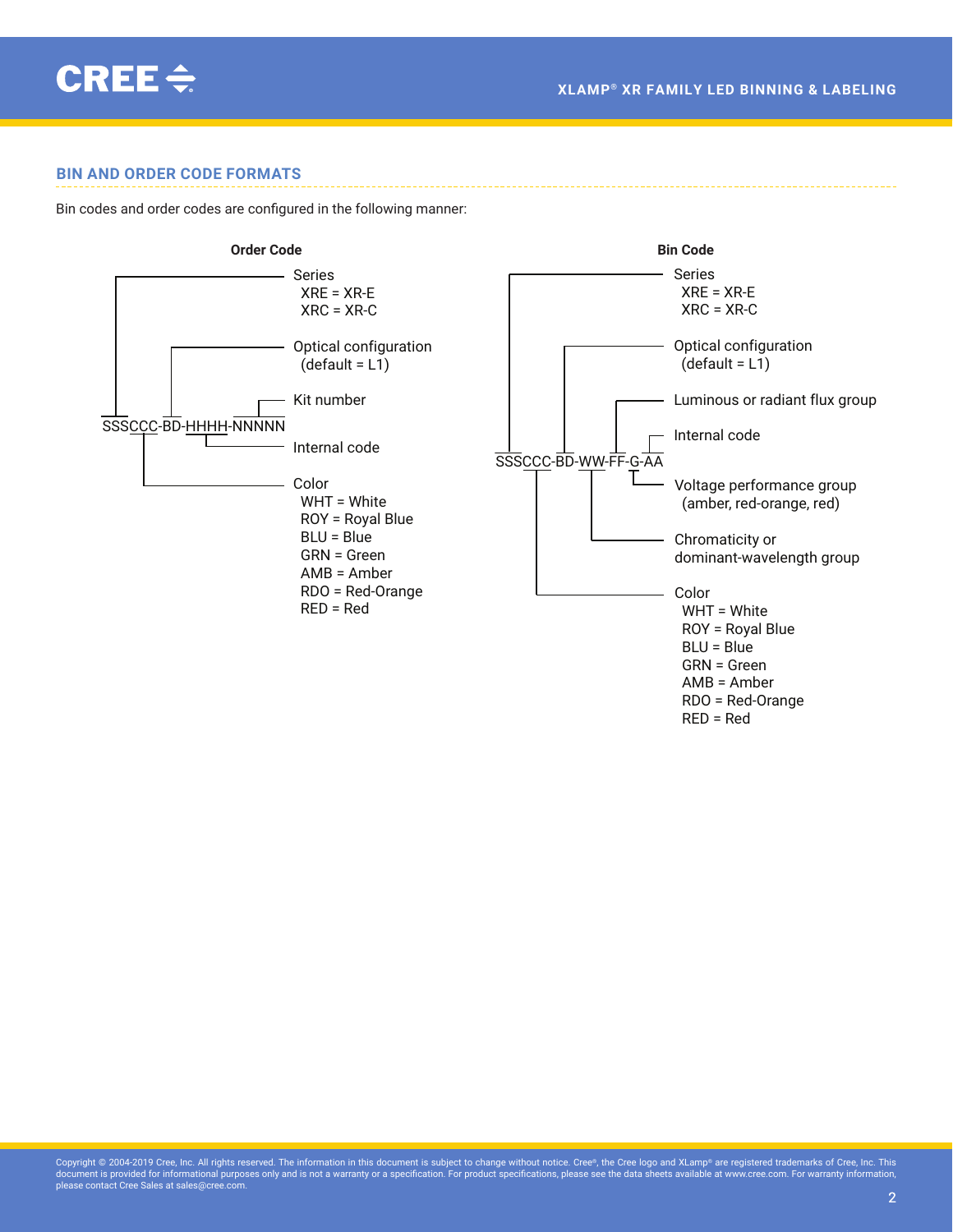### <span id="page-2-0"></span>**PERFORMANCE GROUPS – BRIGHTNESS**

White XLamp XR-E and XR-C LEDs are tested for luminous flux and placed into one of the following luminous-lux groups:

| Group          | <b>Minimum Luminous Flux</b><br>@ 350 mA (lm) | <b>Maximum Luminous Flux</b><br>@ 350 mA (lm) |
|----------------|-----------------------------------------------|-----------------------------------------------|
| M <sub>2</sub> | 39.8                                          | 45.7                                          |
| M <sub>3</sub> | 45.7                                          | 51.7                                          |
| N <sub>2</sub> | 51.7                                          | 56.8                                          |
| N <sub>3</sub> | 56.8                                          | 62.0                                          |
| N <sub>4</sub> | 62.0                                          | 67.2                                          |
| P <sub>2</sub> | 67.2                                          | 73.9                                          |
| P <sub>3</sub> | 73.9                                          | 80.6                                          |
| P <sub>4</sub> | 80.6                                          | 87.4                                          |
| Q <sub>2</sub> | 87.4                                          | 93.9                                          |
| Q <sub>3</sub> | 93.9                                          | 100                                           |
| Q4             | 100                                           | 107                                           |
| Q <sub>5</sub> | 107                                           | 114                                           |
| R2             | 114                                           | 122                                           |

Blue and green XLamp XR-E and XR-C LEDs are tested for luminous flux and placed into one of the following luminous‑flux groups:

| Group | <b>Minimum Luminous Flux</b><br>@ 350 mA (lm) | <b>Maximum Luminous Flux</b><br>@ 350 mA (lm) |
|-------|-----------------------------------------------|-----------------------------------------------|
| G     | 13.9                                          | 18.1                                          |
| H     | 18.1                                          | 23.5                                          |
| J     | 23.5                                          | 30.6                                          |
| K     | 30.6                                          | 39.8                                          |
| M     | 39.8                                          | 51.7                                          |
| N     | 51.7                                          | 67.2                                          |
| P     | 67.2                                          | 87.4                                          |
|       | 87.4                                          | 114                                           |

Amber, red-orange and red XLamp XR-C LEDs are tested for luminous flux and placed into one of the following luminous‑flux groups:

| Group          | <b>Minimum Luminous Flux</b><br>@ 350 mA (lm) | <b>Maximum Luminous Flux</b><br>@ 350 mA (lm) |
|----------------|-----------------------------------------------|-----------------------------------------------|
| J              | 23.5                                          | 30.6                                          |
| K <sub>2</sub> | 30.6                                          | 35.2                                          |
| K <sub>3</sub> | 35.2                                          | 39.8                                          |
| M <sub>2</sub> | 39.8                                          | 45.7                                          |
| M <sub>3</sub> | 45.7                                          | 51.7                                          |
| N <sub>2</sub> | 51.7                                          | 56.8                                          |
| N <sub>3</sub> | 56.8                                          | 62.0                                          |
| N <sub>4</sub> | 62.0                                          | 67.2                                          |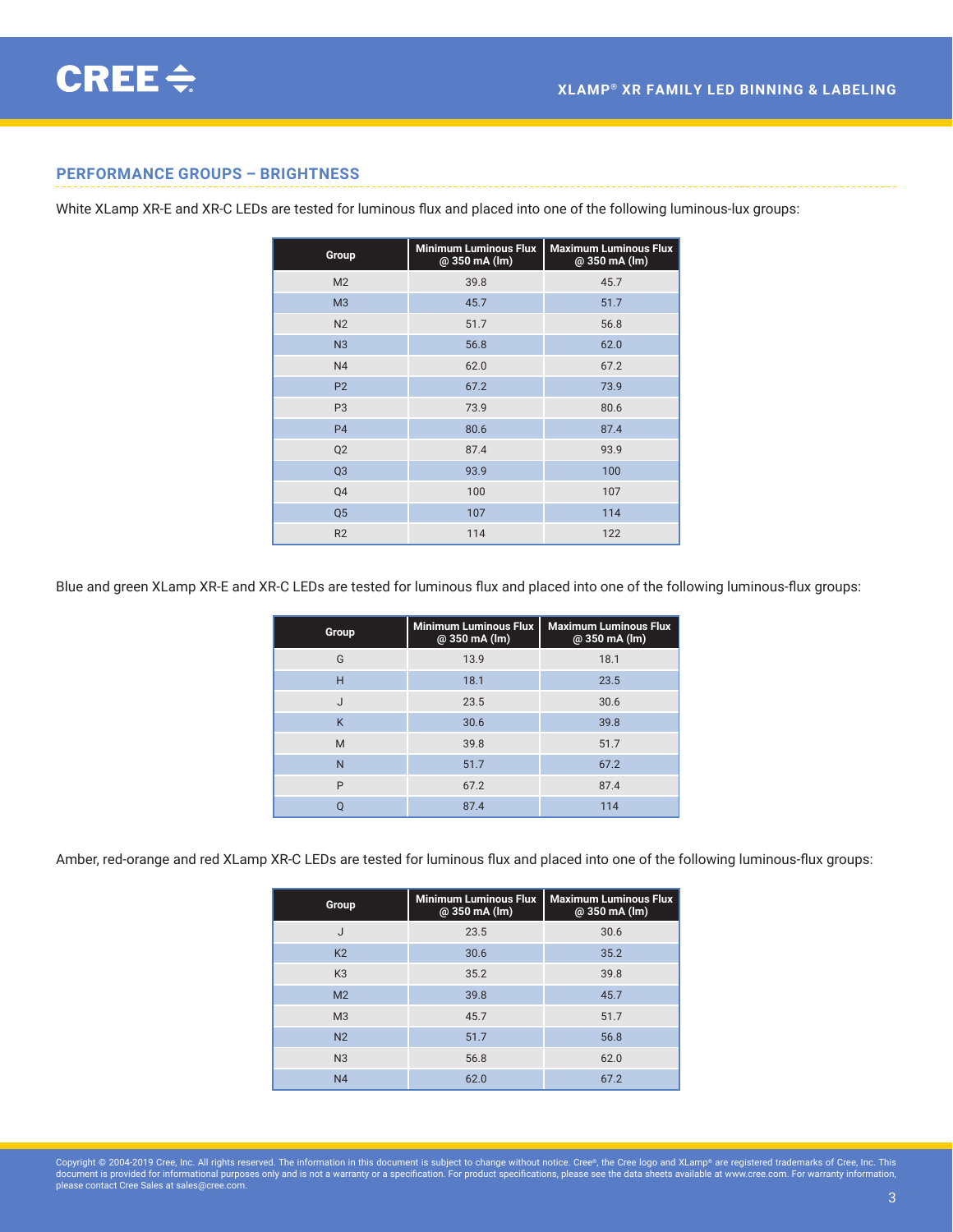### <span id="page-3-0"></span>**PERFORMANCE GROUPS – BRIGHTNESS (CONTINUED)**

Royal-blue XLamp XR-E LEDs are tested for radiant flux and placed into one of the following radiant‑flux groups:

| Group | <b>Minimum Radiant Flux</b><br>$(mW)$ @ 350 mA | <b>Maximum Radiant Flux</b><br>$(mW)$ @ 350 mA |
|-------|------------------------------------------------|------------------------------------------------|
| 12    | 250                                            | 300                                            |
| 13    | 300                                            | 350                                            |
| 14    | 350                                            | 425                                            |
| 15    | 425                                            | 500                                            |
| 16    | 500                                            | 600                                            |

### **PERFORMANCE GROUPS – CHROMATICITY**

White XLamp LEDs are tested for chromaticity and placed into one of the regions defined by the bounding coordinates below.

| Region    | $\pmb{\mathsf{x}}$ | y    | Region    | X    | y    |
|-----------|--------------------|------|-----------|------|------|
|           | .283               | .284 |           | .314 | .355 |
| <b>WK</b> | .295               | .297 | WF        | .316 | .332 |
|           | .298               | .288 |           | .306 | .322 |
|           | .287               | .276 |           | .301 | .342 |
|           | .292               | .306 |           | .317 | .319 |
| <b>WA</b> | .295               | .297 | <b>WP</b> | .329 | .330 |
|           | .283               | .284 |           | .329 | .318 |
|           | .279               | .291 |           | .318 | .308 |
|           | .295               | .297 |           | .329 | .345 |
| <b>WM</b> | .308               | .311 | <b>WD</b> | .329 | .330 |
|           | .310               | .300 |           | .317 | .319 |
|           | .298               | .288 |           | .316 | .332 |
|           | .306               | .322 | WG        | .329 | .369 |
| <b>WB</b> | .308               | .311 |           | .329 | .345 |
|           | .295               | .297 |           | .316 | .332 |
|           | .292               | .306 |           | .314 | .355 |
|           | .301               | .342 |           | .329 | .330 |
| <b>WE</b> | .306               | .322 | <b>WJ</b> | .329 | .345 |
|           | .292               | .306 |           | .346 | .359 |
|           | .287               | .321 |           | .344 | .342 |
|           | .308               | .311 |           | .348 | .384 |
| <b>WN</b> | .317               | .319 | WH        | .346 | .359 |
|           | .318               | .308 |           | .329 | .345 |
|           | .310               | .300 |           | .329 | .369 |
|           | .316               | .332 |           |      |      |
| <b>WC</b> | .317               | .319 |           |      |      |
|           | .308               | .311 |           |      |      |
|           | .306               | .322 |           |      |      |

#### **White Chromaticity Region Bounding Coordinates**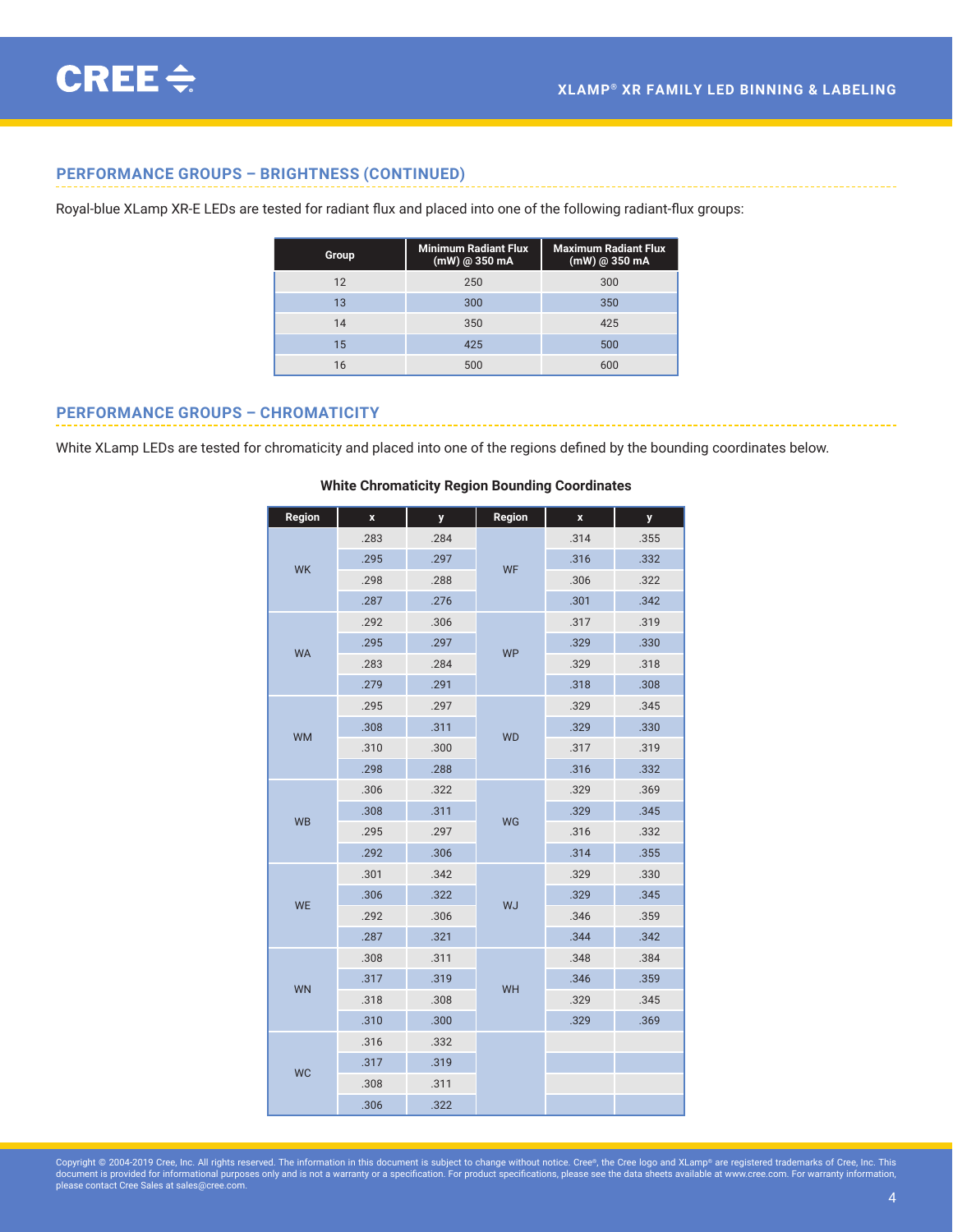# **PERFORMANCE GROUPS – CHROMATICITY (CONTINUED)**

| Region    | $\mathbf x$ | y     | Region    | $\boldsymbol{\mathsf{x}}$ | y     | Region         | $\mathbf x$ | y     | Region         | $\mathbf{x}$ | y     |
|-----------|-------------|-------|-----------|---------------------------|-------|----------------|-------------|-------|----------------|--------------|-------|
|           | .3371       | .3490 |           | .3376                     | .3616 |                | .3463       | .3687 |                | .3451        | .3554 |
| 3A        | .3451       | .3554 | 3B        | .3463                     | .3687 | 3 <sub>C</sub> | .3551       | .3760 | 3D             | .3533        | .3620 |
|           | .3440       | .3428 |           | .3451                     | .3554 |                | .3533       | .3620 |                | .3515        | .3487 |
|           | .3366       | .3369 |           | .3371                     | .3490 |                | .3451       | .3554 |                | .3440        | .3428 |
|           | .3512       | .3465 |           | .3529                     | .3597 |                | .3615       | .3659 |                | .3590        | .3521 |
| 4A        | .3529       | .3597 | 4B        | .3548                     | .3736 | 4C             | .3641       | .3804 | 4 <sub>D</sub> | .3615        | .3659 |
|           | .3615       | .3659 |           | .3641                     | .3804 |                | .3736       | .3874 |                | .3702        | .3722 |
|           | .3590       | .3521 |           | .3615                     | .3659 |                | .3702       | .3722 |                | .3670        | .3578 |
|           | .3670       | .3578 |           | .3702                     | .3722 |                | .3825       | .3798 |                | .3783        | .3646 |
| 5A        | .3702       | .3722 | 5B        | .3736                     | .3874 | 5C             | .3869       | .3958 | 5D             | .3825        | .3798 |
|           | .3825       | .3798 |           | .3869                     | .3958 |                | .4006       | .4044 |                | .3950        | .3875 |
|           | .3783       | .3646 |           | .3825                     | .3798 |                | .3950       | .3875 |                | .3898        | .3716 |
|           | .3889       | .3690 |           | .3941                     | .3848 |                | .4080       | .3916 |                | .4017        | .3751 |
| 6A        | .3941       | .3848 | 6B        | .3996                     | .4015 | 6C             | .4146       | .4089 | 6D             | .4080        | .3916 |
|           | .4080       | .3916 |           | .4146                     | .4089 |                | .4299       | .4165 |                | .4221        | .3984 |
|           | .4017       | .3751 |           | .4080                     | .3916 |                | .4221       | .3984 |                | .4147        | .3814 |
|           | .4147       | .3814 |           | .4221                     | .3984 |                | .4342       | .4028 |                | .4259        | .3853 |
| 7A        | .4221       | .3984 | 7B        | .4299                     | .4165 | 7 <sup>C</sup> | .4430       | .4212 | 7D             | .4342        | .4028 |
|           | .4342       | .4028 |           | .4430                     | .4212 |                | .4562       | .4260 |                | .4465        | .4071 |
|           | .4259       | .3853 |           | .4342                     | .4028 |                | .4465       | .4071 |                | .4373        | .3893 |
|           | .4373       | .3893 |           | .4465                     | .4071 |                | .4582       | .4099 |                | .4483        | .3919 |
| <b>8A</b> | .4465       | .4071 | <b>8B</b> | .4562                     | .4260 | 8C             | .4687       | .4289 | 8D             | .4582        | .4099 |
|           | .4582       | .4099 |           | .4687                     | .4289 |                | .4813       | .4319 |                | .4700        | .4126 |
|           | .4483       | .3919 |           | .4582                     | .4099 |                | .4700       | .4126 |                | .4593        | .3944 |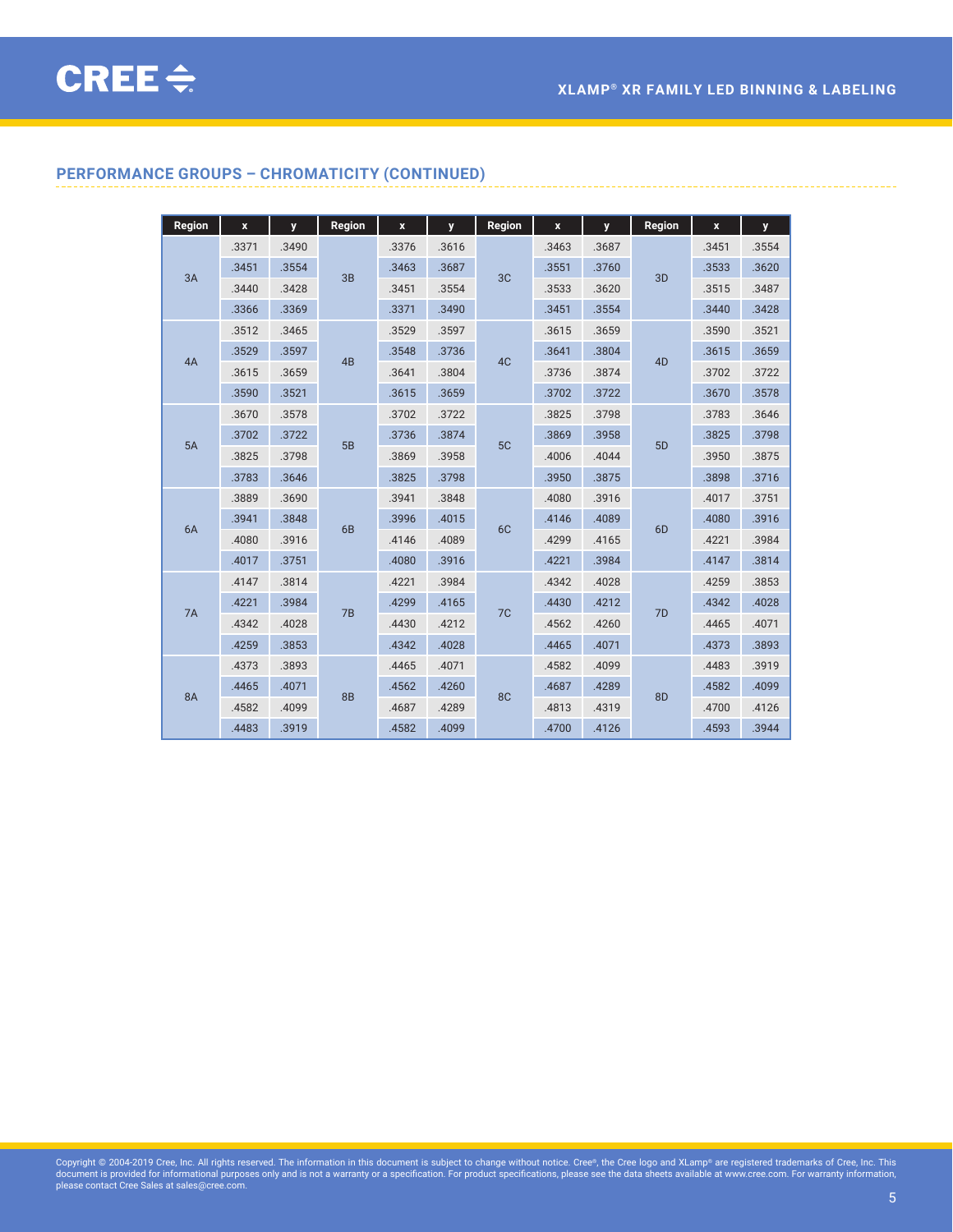# <span id="page-5-0"></span>**PERFORMANCE GROUPS – DOMINANT WAVELENGTH**

Color XLamp LEDs are tested for dominant wavelength (DWL) and placed into one of the DWL groups defined below.

| Color             | <b>DWL Group</b> | Minimum DWL (nm)<br>@350 mA | Maximum DWL (nm)<br>@350 mA |
|-------------------|------------------|-----------------------------|-----------------------------|
|                   | D <sub>3</sub>   | 450                         | 455                         |
| <b>Royal Blue</b> | D <sub>4</sub>   | 455                         | 460                         |
|                   | D <sub>5</sub>   | 460                         | 465                         |
|                   | B <sub>3</sub>   | 465                         | 470                         |
| <b>Blue</b>       | <b>B4</b>        | 470                         | 475                         |
|                   | <b>B5</b>        | 475                         | 480                         |
|                   | <b>B6</b>        | 480                         | 485                         |
|                   | G <sub>2</sub>   | 520                         | 525                         |
| Green             | G <sub>3</sub>   | 525                         | 530                         |
|                   | G <sub>4</sub>   | 530                         | 535                         |
| Amber             | A2               | 585                         | 590                         |
|                   | A3               | 590                         | 595                         |
| Red-Orange        | 03               | 610                         | 615                         |
|                   | 04               | 615                         | 620                         |
|                   | R2               | 620                         | 625                         |
| Red               | R <sub>3</sub>   | 625                         | 630                         |

### **PERFORMANCE GROUPS – FORWARD VOLTAGE**

Amber, red-orange and red XLamp LEDs are tested for forward voltage and placed into one of the forward voltage groups defined below.

| <b>Forward Voltage</b><br>Group | <b>Minimum Forward Voltage</b><br>@ 350 mA | <b>Maximum Forward Voltage</b><br>@ 350 mA |
|---------------------------------|--------------------------------------------|--------------------------------------------|
|                                 | 1.75                                       | 2.0                                        |
|                                 | 2 O                                        | 2.25                                       |
|                                 | 2.25                                       | 2.5                                        |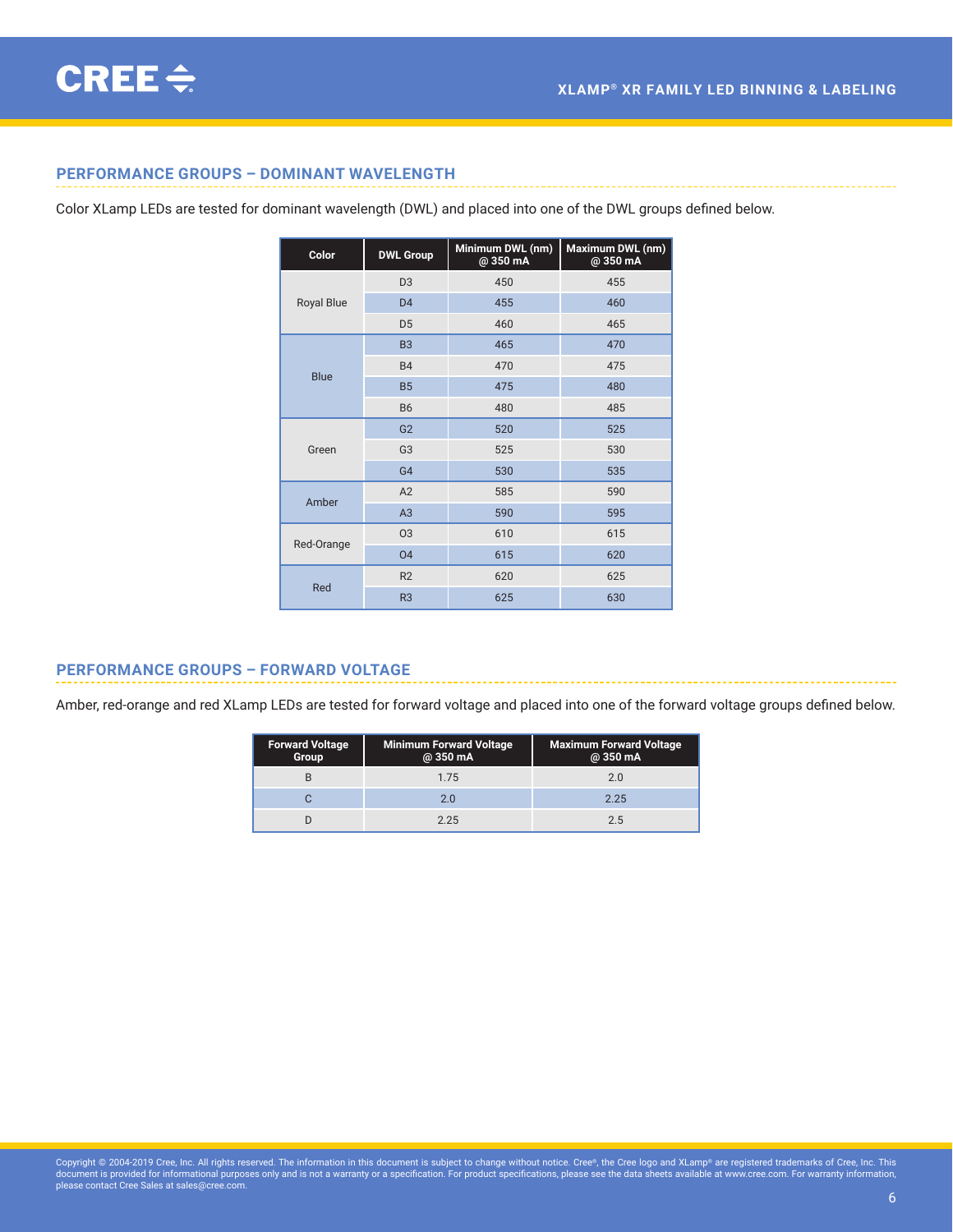**XLAMP® XR FAMILY LED BINNING & LABELING**

# <span id="page-6-0"></span>CREE $\div$



### **CREE'S STANDARD CHROMATICITY REGIONS PLOTTED ON THE 1931 CIE CURVE**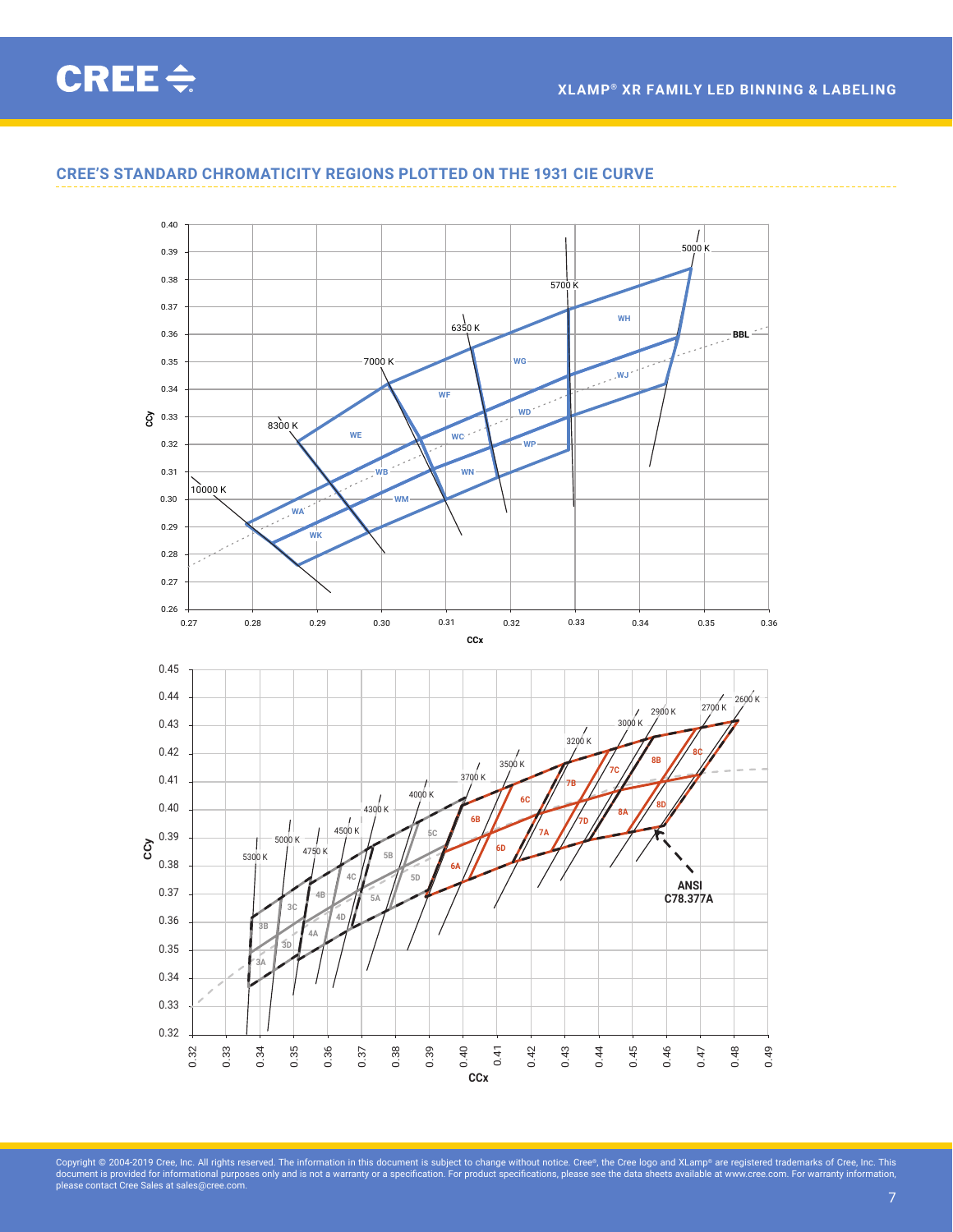### <span id="page-7-0"></span>**STANDARD ORDER CODES AND BINS (XR-C COOL WHITE)**

The following tables list standard kit numbers and performance bins. Kit numbers completely describe an order code's chromaticity regions and luminous flux range.

| XLamp XR-C LED Standard Order Codes - White    |           |                                                    |                   |       |
|------------------------------------------------|-----------|----------------------------------------------------|-------------------|-------|
| <b>Minimum Luminous Flux (Im)</b><br>@ 350 mA* |           | <b>Chromaticity Regions</b>                        | <b>Kit Number</b> |       |
| Group                                          | Flux (Im) |                                                    |                   |       |
|                                                |           | Cool White (5000 K - 10,000 K)                     |                   |       |
|                                                |           | WA, WB, WC, WD, WE, WF, WG, WH, WJ, WK, WM, WN, WP | 00801             |       |
| P <sub>3</sub>                                 | 73.9      | WC. WD. WF. WG                                     | 00802             |       |
|                                                |           | WC, WD, WF, WG, WH, WJ, WN, WP                     | 00803             |       |
|                                                |           | WA, WB, WC, WD, WE, WF, WG, WH, WJ, WK, WM, WN, WP | 00901             |       |
| <b>P4</b>                                      | 80.6      |                                                    | WC, WD, WF, WG    | 00902 |
|                                                |           | WC, WD, WF, WG, WH, WJ, WN, WP                     | 00903             |       |
|                                                |           | WA, WB, WC, WD, WE, WF, WG, WH, WJ, WK, WM, WN, WP | 00A01             |       |
| Q <sub>2</sub>                                 | 87.4      | WC, WD, WF, WG                                     | 00A02             |       |
|                                                |           | WC, WD, WF, WG, WH, WJ, WN, WP                     | 00A03             |       |
|                                                |           | WA, WB, WC, WD, WE, WF, WG, WH, WJ, WK, WM, WN, WP | 00B01             |       |
| Q <sub>3</sub>                                 | 93.9      | WC. WD. WF. WG                                     | 00B02             |       |
|                                                |           | WC. WD. WF. WG. WH. WJ. WN. WP                     | 00B03             |       |

**For other flux and chromaticity combinations, contact Cree or an authorized distributor.**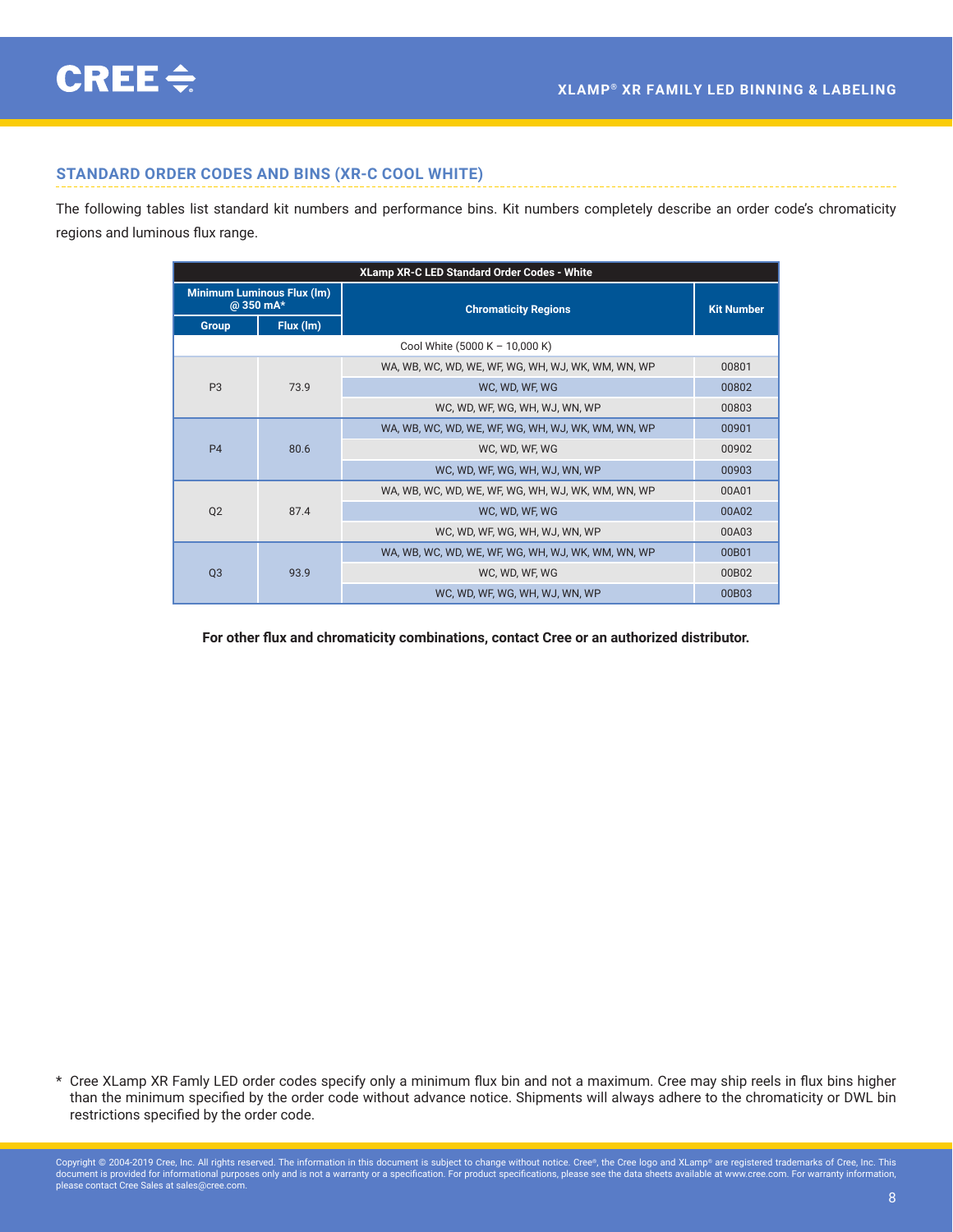# <span id="page-8-0"></span>**STANDARD ORDER CODES AND BINS (XR-C NEUTRAL WHITE)**

The following tables list standard kit numbers and performance bins. Kit numbers completely describe an order code's chromaticity regions and luminous flux range.

| XLamp XR-C LED Standard Order Codes - White |                                               |                                 |                   |            |  |
|---------------------------------------------|-----------------------------------------------|---------------------------------|-------------------|------------|--|
|                                             | <b>Minimum Luminous Flux (Im)</b><br>@350 mA* | <b>Chromaticity Regions</b>     | <b>Kit Number</b> | <b>CCT</b> |  |
| <b>Group</b>                                | Flux (lm)                                     |                                 |                   |            |  |
|                                             |                                               | Neutral White (3700 K - 5000 K) |                   |            |  |
| N <sub>3</sub>                              | 56.8                                          | 5C, 5D, 6A, 6B                  | 005F6             | 3700K      |  |
|                                             |                                               | 4C, 4D, 5A, 5B                  | 006F5             | 4300K      |  |
| N <sub>4</sub>                              | 62.0                                          | 5A, 5B, 5C, 5D                  | 006E5             | 4000K      |  |
|                                             |                                               | 5C, 5D, 6A, 6B                  | 006F6             | 3700K      |  |
|                                             |                                               | 3A, 3B, 3C, 3D                  | 007E3             | 5000 K     |  |
|                                             |                                               | 3C, 3D, 4A, 4B                  | 007F4             | 4750K      |  |
| P <sub>2</sub>                              | 67.2                                          | 4A, 4B, 4C, 4D                  | 007E4             | 4500K      |  |
|                                             |                                               | 4C, 4D, 5A, 5B                  | 007F5             | 4300K      |  |
|                                             |                                               | 5A, 5B, 5C, 5D                  | 007E5             | 4000K      |  |
|                                             |                                               | 5C, 5D, 6A, 6B                  | 007F6             | 3700K      |  |
|                                             | 73.9                                          | 3A, 3B, 3C, 3D                  | 008E3             | 5000 K     |  |
|                                             |                                               | 3C, 3D, 4A, 4B                  | 008F4             | 4750K      |  |
| P <sub>3</sub>                              |                                               | 4A, 4B, 4C, 4D                  | 008E4             | 4500K      |  |
|                                             |                                               | 4C, 4D, 5A, 5B                  | 008F5             | 4300K      |  |
|                                             |                                               | 5A, 5B, 5C, 5D                  | 008E5             | 4000K      |  |
|                                             |                                               | 5C, 5D, 6A, 6B                  | 008F6             | 3700K      |  |
|                                             |                                               | 3A, 3B, 3C, 3D                  | 009E3             | 5000 K     |  |
|                                             |                                               | 3C, 3D, 4A, 4B                  | 009F4             | 4750K      |  |
| P <sub>4</sub>                              | 80.6                                          | 4A, 4B, 4C, 4D                  | 009E4             | 4500K      |  |
|                                             |                                               | 4C, 4D, 5A, 5B                  | 009F5             | 4300K      |  |
|                                             |                                               | 5A, 5B, 5C, 5D                  | 009E5             | 4000K      |  |
|                                             |                                               | 3A, 3B, 3C, 3D                  | 00AE3             | 5000 K     |  |
| Q2                                          | 87.4                                          | 3C, 3D, 4A, 4B                  | 00AF4             | 4750K      |  |
|                                             |                                               | 4A, 4B, 4C, 4D                  | 00AE4             | 4500K      |  |

**For other flux and chromaticity combinations, contact Cree or an authorized distributor.**

<sup>\*</sup> Cree XLamp XR Famly LED order codes specify only a minimum flux bin and not a maximum. Cree may ship reels in flux bins higher than the minimum specified by the order code without advance notice. Shipments will always adhere to the chromaticity or DWL bin restrictions specified by the order code.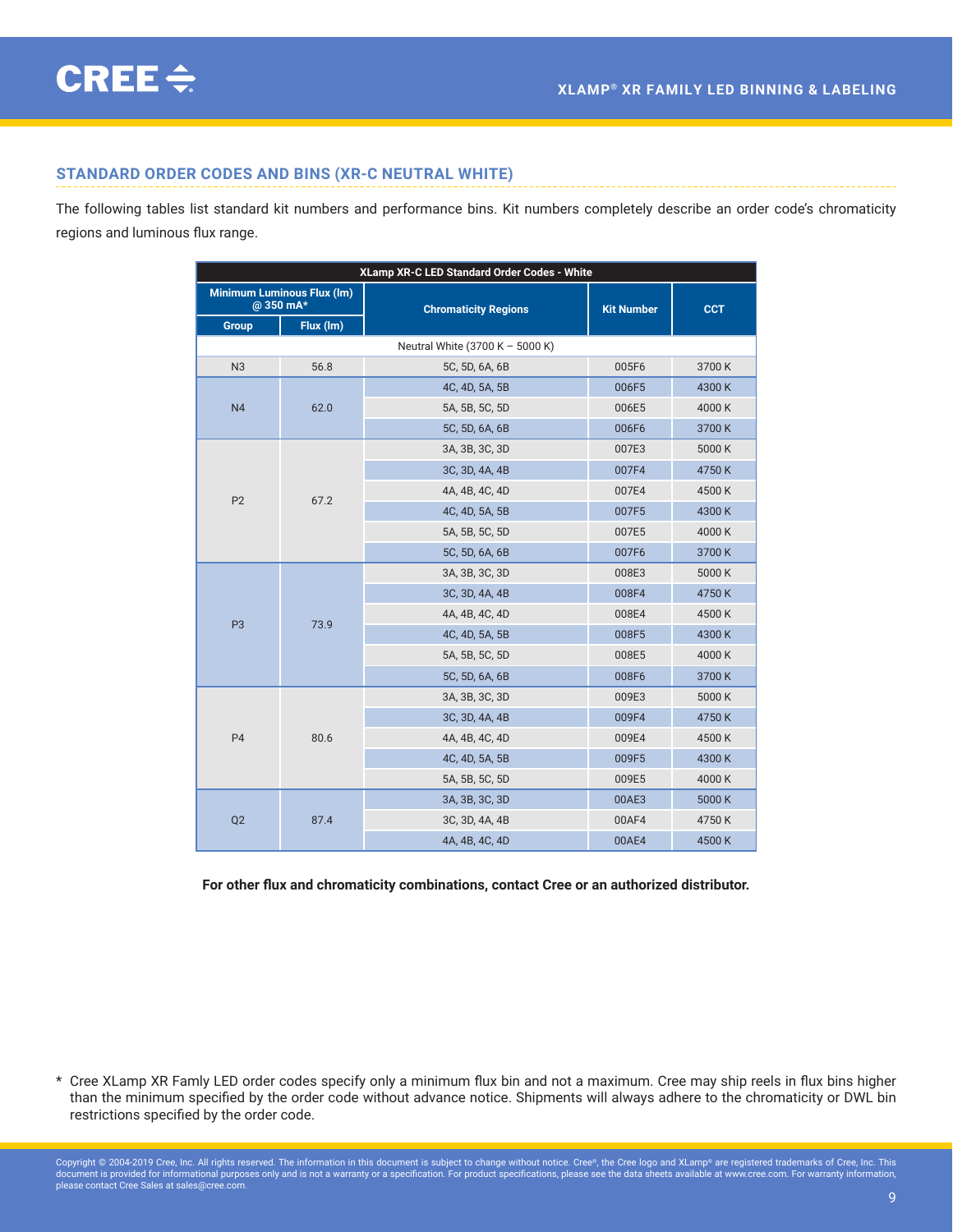# <span id="page-9-0"></span>**STANDARD ORDER CODES AND BINS (XR-C WARM WHITE)**

The following tables list standard kit numbers and performance bins. Kit numbers completely describe an order code's chromaticity regions and luminous flux range.

| XLamp XR-C LED Standard Order Codes - White    |           |                              |                   |            |  |
|------------------------------------------------|-----------|------------------------------|-------------------|------------|--|
| <b>Minimum Luminous Flux (Im)</b><br>@ 350 mA* |           | <b>Chromaticity Regions</b>  | <b>Kit Number</b> | <b>CCT</b> |  |
| Group                                          | Flux (Im) |                              |                   |            |  |
|                                                |           | Warm White (2600 K - 3700 K) |                   |            |  |
| N <sub>2</sub>                                 | 51.7      | 7C, 7D, 8A, 8B               | 004F8             | 2900K      |  |
|                                                |           | 8A, 8B, 8C, 8D               | 004E8             | 2700K      |  |
|                                                |           | 6A, 6B, 6C, 6D               | 005E6             | 3500K      |  |
|                                                |           | 6C, 6D, 7A, 7B               | 005F7             | 3200K      |  |
| N <sub>3</sub>                                 | 56.8      | 7A, 7B, 7C, 7D               | 005E7             | 3000K      |  |
|                                                |           | 7C, 7D, 8A, 8B               | 005F8             | 2900K      |  |
|                                                |           | 8A, 8B, 8C, 8D               | 005E8             | 2700K      |  |
|                                                |           | 6A, 6B, 6C, 6D               | 006E6             | 3500K      |  |
|                                                |           | 6C, 6D, 7A, 7B               | 006F7             | 3200K      |  |
| N <sub>4</sub>                                 | 62.0      | 7A, 7B, 7C, 7D               | 006E7             | 3000K      |  |
|                                                |           | 7C, 7D, 8A, 8B               | 006F8             | 2900K      |  |
|                                                |           | 8A, 8B, 8C, 8D               | 006E8             | 2700K      |  |
|                                                |           | 6A, 6B, 6C, 6D               | 007E6             | 3500K      |  |
| P <sub>2</sub>                                 | 67.2      | 6C, 6D, 7A, 7B               | 007F7             | 3200K      |  |
|                                                |           | 7A, 7B, 7C, 7D               | 007E7             | 3000K      |  |
| P <sub>3</sub>                                 | 73.9      | 6A, 6B, 6C, 6D               | 008E6             | 3500K      |  |

**For other flux and chromaticity combinations, contact Cree or an authorized distributor.**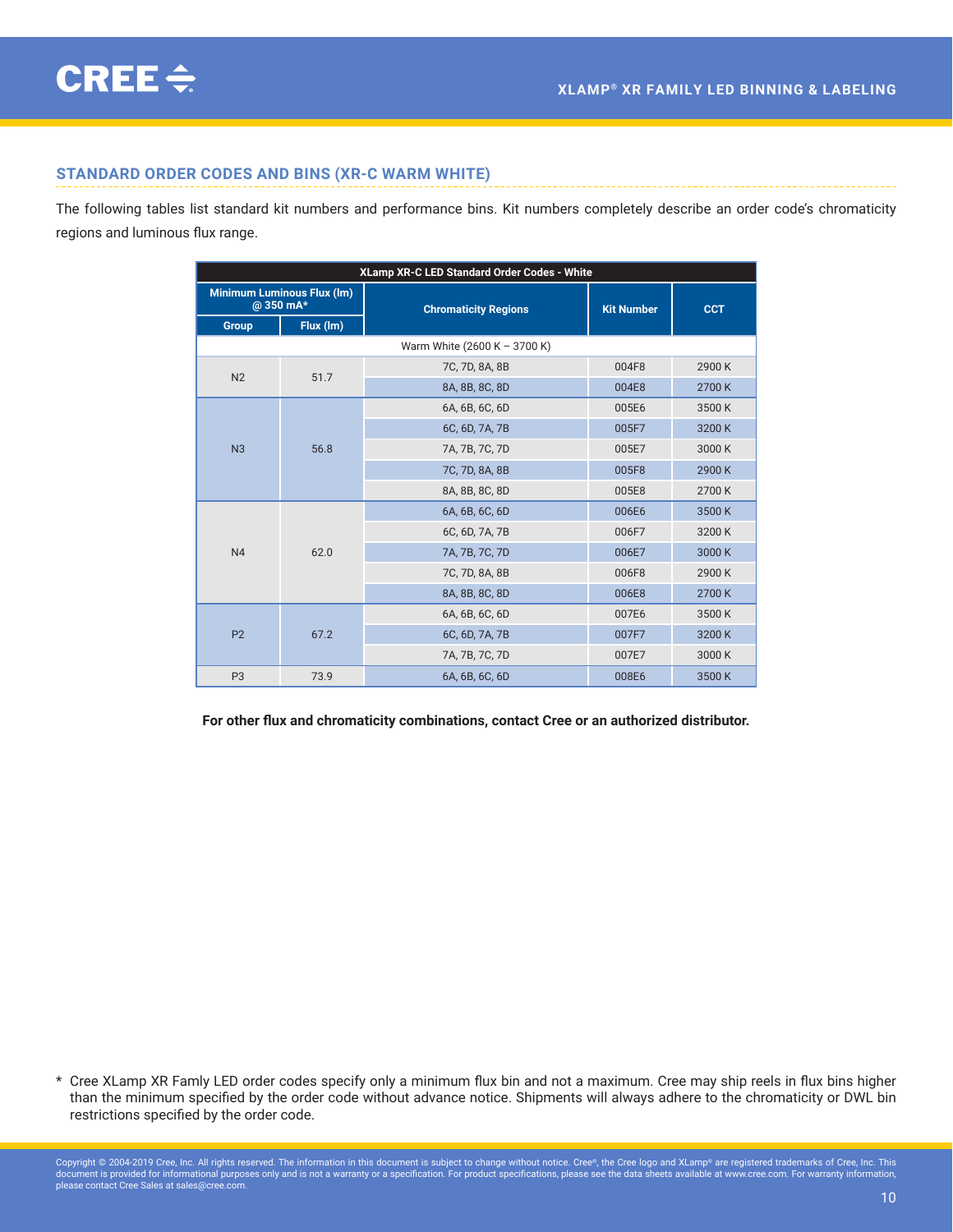### <span id="page-10-0"></span>**STANDARD ORDER CODES AND BINS (XR-C COLOR)**

The following tables list standard kit numbers and performance bins. Kit numbers completely describe an order code's dominantwavelength range and luminous- or radiant-flux range.

| XLamp XR-C LED Standard Order Codes - Blue, Green, Amber, Red-Orange, Red |                                                |           |                                 |          |                |          |                   |
|---------------------------------------------------------------------------|------------------------------------------------|-----------|---------------------------------|----------|----------------|----------|-------------------|
|                                                                           | <b>Minimum Luminous Flux (Im)</b><br>@ 350 mA* |           | <b>Dominant Wavelength (nm)</b> |          |                |          |                   |
| <b>Color</b>                                                              |                                                |           | <b>Minimum</b>                  |          | <b>Maximum</b> |          | <b>Kit Number</b> |
|                                                                           | <b>Group</b>                                   | Flux (Im) | Group                           | DWL (nm) | Group          | DWL (nm) |                   |
| <b>Blue</b>                                                               | G                                              | 13.9      | B <sub>3</sub>                  | 465      | <b>B4</b>      | 475      | 00G01             |
|                                                                           | H                                              | 18.1      | <b>B3</b>                       | 465      | <b>B4</b>      | 475      | 00H01             |
|                                                                           |                                                |           | G <sub>2</sub>                  | 520      | G4             | 535      | 00M01             |
|                                                                           | ${\sf M}$                                      | 39.8      | G <sub>2</sub>                  | 520      | G <sub>3</sub> | 530      | 00M02             |
|                                                                           |                                                |           | G <sub>3</sub>                  | 525      | G4             | 535      | 00M03             |
| Green                                                                     |                                                |           | G <sub>2</sub>                  | 520      | G4             | 535      | 00N01             |
|                                                                           | $\mathsf{N}$                                   | 51.7      | G <sub>2</sub>                  | 520      | G <sub>3</sub> | 530      | 00N02             |
|                                                                           |                                                |           | G <sub>3</sub>                  | 525      | G4             | 535      | 00N03             |
|                                                                           | J                                              | 23.5      | A2                              | 585      | A <sub>3</sub> | 595      | 00J01             |
|                                                                           |                                                |           | A3                              | 590      | A3             | 595      | 00J03             |
| Amber                                                                     | K <sub>2</sub>                                 | 30.6      | A2                              | 585      | A3             | 595      | 00K01             |
|                                                                           |                                                |           | A <sub>3</sub>                  | 590      | A3             | 595      | 00K03             |
|                                                                           | M <sub>2</sub>                                 | 39.8      | A2                              | 585      | A <sub>3</sub> | 595      | 00M01             |
|                                                                           |                                                |           | A3                              | 590      | A3             | 595      | 00M03             |
|                                                                           | K <sub>2</sub>                                 | 30.6      | <b>O3</b>                       | 610      | 04             | 620      | 00K01             |
|                                                                           |                                                |           | <b>O3</b>                       | 610      | <b>O3</b>      | 615      | 00K02             |
| Red-Orange                                                                |                                                |           | 04                              | 615      | 04             | 620      | 00K03             |
|                                                                           | M <sub>2</sub>                                 | 39.8      | 03                              | 610      | 04             | 620      | 00M01             |
|                                                                           |                                                |           | 03                              | 610      | 03             | 615      | 00M02             |
|                                                                           |                                                |           | 04                              | 615      | 04             | 620      | 00M03             |
|                                                                           | J                                              | 23.5      | R2                              | 620      | R <sub>3</sub> | 630      | 00J01             |
|                                                                           |                                                |           | R2                              | 620      | R2             | 625      | 00J02             |
|                                                                           | K <sub>2</sub>                                 | 30.6      | R <sub>2</sub>                  | 620      | R <sub>3</sub> | 630      | 00K01             |
| Red                                                                       |                                                |           | R2                              | 620      | R2             | 625      | 00K02             |
|                                                                           | M <sub>2</sub>                                 | 39.8      | R2                              | 620      | R <sub>3</sub> | 630      | 00M01             |
|                                                                           |                                                |           | R2                              | 620      | R2             | 625      | 00M02             |

**For other flux and dominant wavelength combinations, contact Cree or an authorized distributor.**

<sup>\*</sup> Cree XLamp XR Famly LED order codes specify only a minimum flux bin and not a maximum. Cree may ship reels in flux bins higher than the minimum specified by the order code without advance notice. Shipments will always adhere to the chromaticity or DWL bin restrictions specified by the order code.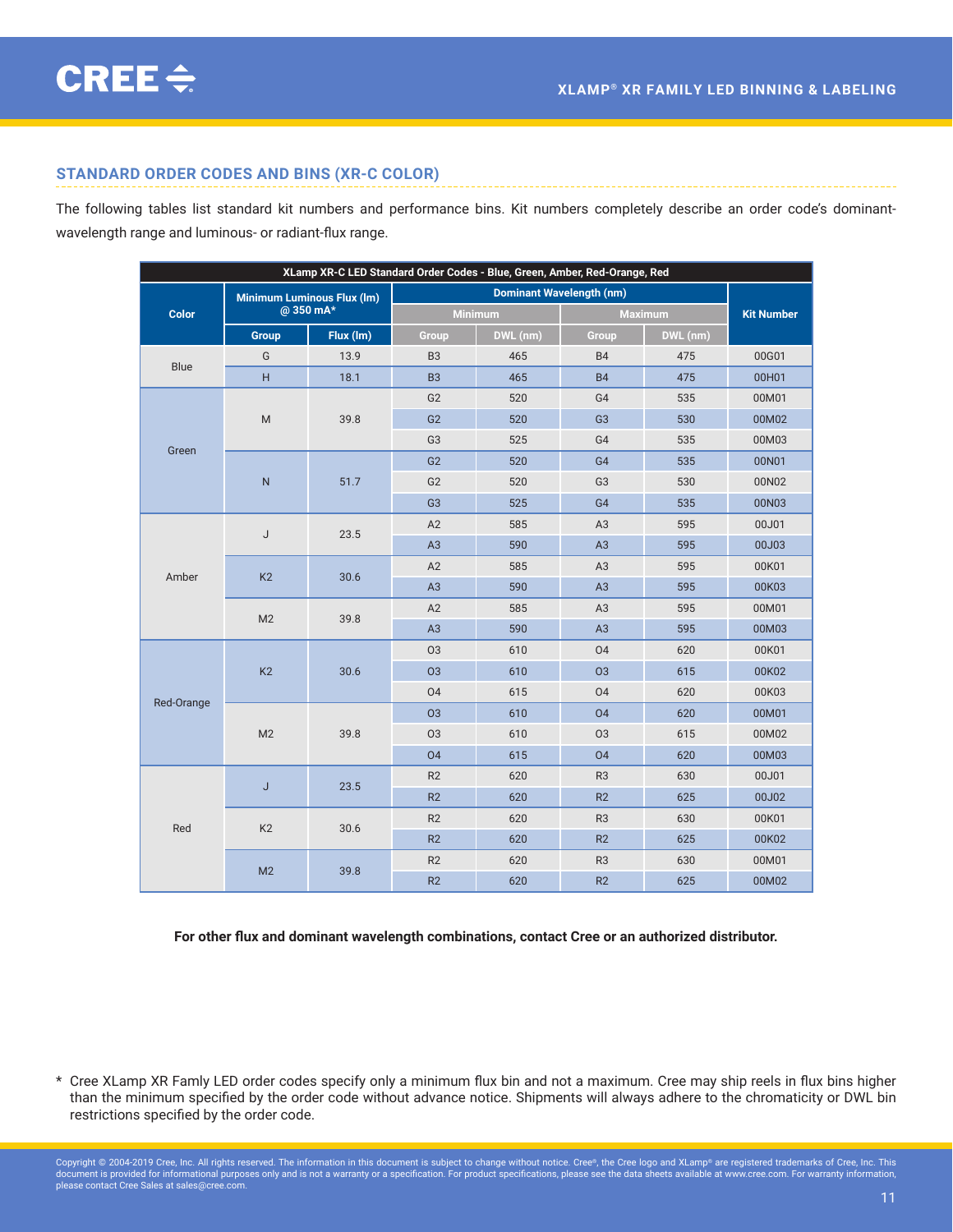### <span id="page-11-0"></span>**STANDARD ORDER CODES AND BINS (XR-E COOL WHITE)**

The following tables list standard kit numbers and performance bins. Kit numbers completely describe an order code's chromaticity regions and luminous flux range.

| XLamp XR-E LED Standard Order Codes - White    |           |                                                    |                   |  |  |  |
|------------------------------------------------|-----------|----------------------------------------------------|-------------------|--|--|--|
| <b>Minimum Luminous Flux (Im)</b><br>@ 350 mA* |           | <b>Chromaticity Regions</b>                        | <b>Kit Number</b> |  |  |  |
| <b>Group</b>                                   | Flux (Im) |                                                    |                   |  |  |  |
|                                                |           | Cool White (5000 K - 10,000 K)                     |                   |  |  |  |
|                                                |           | WA, WB, WC, WD, WE, WF, WG, WH, WJ, WK, WM, WN, WP | 00901             |  |  |  |
| P <sub>4</sub>                                 | 80.6      | WC. WD. WF. WG                                     | 00902             |  |  |  |
|                                                |           | WC, WD, WF, WG, WH, WJ, WN, WP                     | 00903             |  |  |  |
|                                                | 87.4      | WA, WB, WC, WD, WE, WF, WG, WH, WJ, WK, WM, WN, WP | 00A01             |  |  |  |
| Q <sub>2</sub>                                 |           | WC, WD, WF, WG                                     | 00A02             |  |  |  |
|                                                |           | WC. WD. WF. WG. WH. WJ. WN. WP                     | 00A03             |  |  |  |
|                                                | 93.9      | WA, WB, WC, WD, WE, WF, WG, WH, WJ, WK, WM, WN, WP | 00B01             |  |  |  |
| Q <sub>3</sub>                                 |           | WC. WD. WF. WG                                     | 00B02             |  |  |  |
|                                                |           | WC, WD, WF, WG, WH, WJ, WN, WP                     | 00B03             |  |  |  |
|                                                | 100       | WA, WB, WC, WD, WE, WF, WG, WH, WJ, WK, WM, WN, WP | 00C01             |  |  |  |
| Q <sub>4</sub>                                 |           | WC. WD. WF. WG                                     | 00C02             |  |  |  |
|                                                |           | WC, WD, WF, WG, WH, WJ, WN, WP                     | 00C03             |  |  |  |
|                                                | 107       | WA, WB, WC, WD, WE, WF, WG, WH, WJ, WK, WM, WN, WP | 00D01             |  |  |  |
| Q <sub>5</sub>                                 |           | WC, WD, WF, WG                                     | 00D02             |  |  |  |
|                                                |           | WC, WD, WF, WG, WH, WJ, WN, WP                     | 00D03             |  |  |  |
|                                                |           | WA, WB, WC, WD, WE, WF, WG, WH, WJ, WK, WM, WN, WP | 00E01             |  |  |  |
| R <sub>2</sub>                                 | 114       | WC. WD. WF. WG                                     | 00E02             |  |  |  |
|                                                |           | WC, WD, WF, WG, WH, WJ, WN, WP                     | 00E03             |  |  |  |

**For other flux and chromaticity combinations, contact Cree or an authorized distributor.**

<sup>\*</sup> Cree XLamp XR Famly LED order codes specify only a minimum flux bin and not a maximum. Cree may ship reels in flux bins higher than the minimum specified by the order code without advance notice. Shipments will always adhere to the chromaticity or DWL bin restrictions specified by the order code.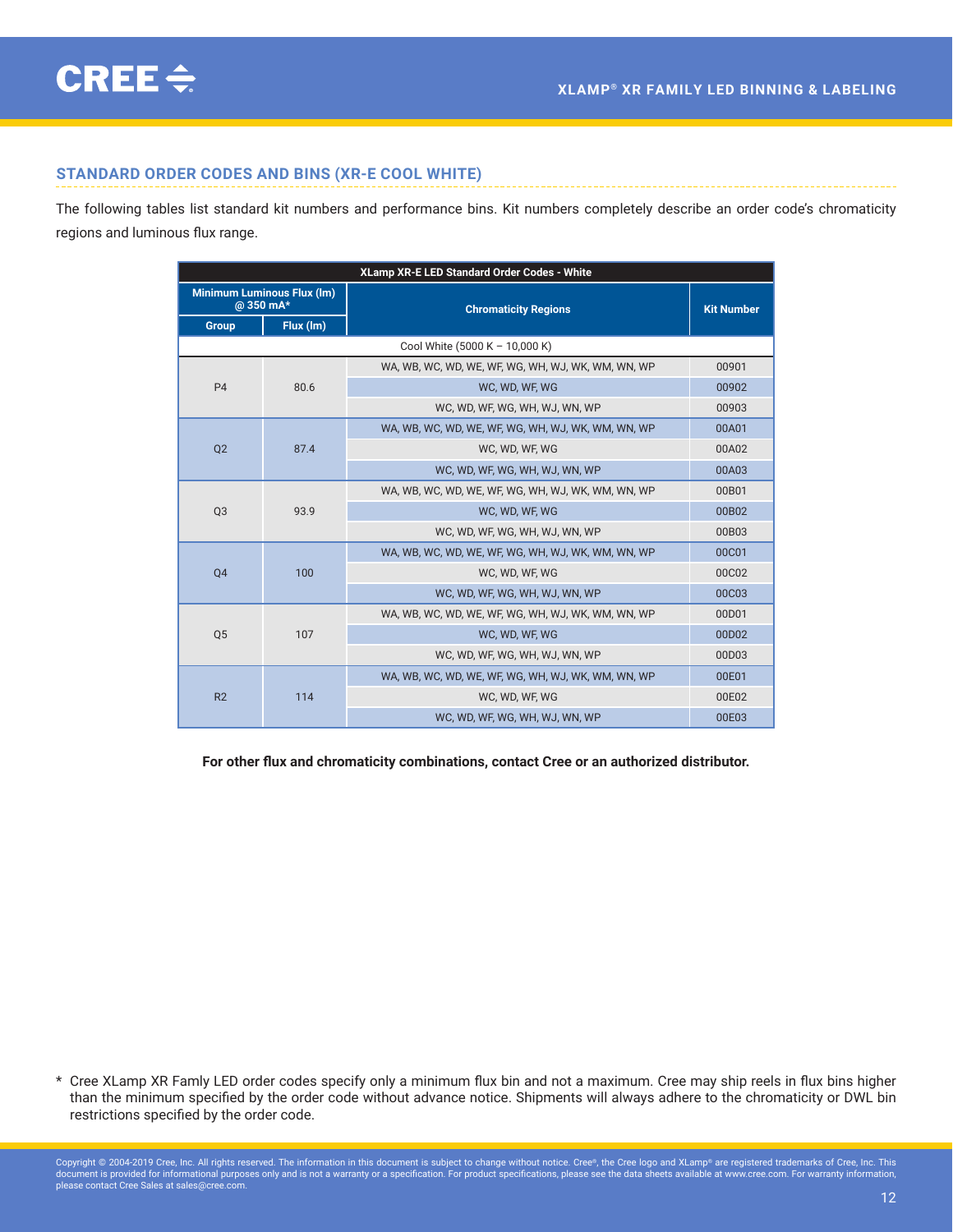# <span id="page-12-0"></span>**STANDARD ORDER CODES AND BINS (XR-E NEUTRAL WHITE)**

The following tables list standard kit numbers and performance bins. Kit numbers completely describe an order code's chromaticity regions and luminous flux range.

| XLamp XR-E LED Standard Order Codes - White                 |      |                                  |                   |            |  |  |  |  |
|-------------------------------------------------------------|------|----------------------------------|-------------------|------------|--|--|--|--|
| <b>Minimum Luminous Flux (Im)</b><br>@ 350 mA*<br>Flux (lm) |      | <b>Chromaticity Regions</b>      | <b>Kit Number</b> | <b>CCT</b> |  |  |  |  |
| <b>Group</b><br>Neutral White (3700 K - 5000 K)             |      |                                  |                   |            |  |  |  |  |
| N <sub>4</sub>                                              |      | 5C, 5D, 6A, 6B                   | 006F6             | 3700K      |  |  |  |  |
|                                                             | 62.0 | 4C, 4D, 5A, 5B                   | 007F5             | 4300K      |  |  |  |  |
| P <sub>2</sub>                                              |      | 5A, 5B, 5C, 5D                   | 007E5             | 4000K      |  |  |  |  |
|                                                             | 67.2 | 5C, 5D, 6A, 6B                   | 007F6             | 3700K      |  |  |  |  |
|                                                             |      | 3A, 3B, 3C, 3D                   | 008E3             | 5000 K     |  |  |  |  |
|                                                             |      |                                  |                   |            |  |  |  |  |
|                                                             |      | 3C, 3D, 4A, 4B<br>4A, 4B, 4C, 4D | 008F4             | 4750K      |  |  |  |  |
| P <sub>3</sub>                                              | 73.9 |                                  | 008E4             | 4500K      |  |  |  |  |
|                                                             |      | 4C, 4D, 5A, 5B                   | 008F5             | 4300K      |  |  |  |  |
|                                                             |      | 5A, 5B, 5C, 5D                   | 008E5             | 4000K      |  |  |  |  |
|                                                             |      | 5C, 5D, 6A, 6B                   | 008F6             | 3700K      |  |  |  |  |
|                                                             |      | 3A, 3B, 3C, 3D                   | 009E3             | 5000 K     |  |  |  |  |
|                                                             | 80.6 | 3C, 3D, 4A, 4B                   | 009F4             | 4750K      |  |  |  |  |
| P <sub>4</sub>                                              |      | 4A, 4B, 4C, 4D                   | 009E4             | 4500K      |  |  |  |  |
|                                                             |      | 4C, 4D, 5A, 5B                   | 009F5             | 4300K      |  |  |  |  |
|                                                             |      | 5A, 5B, 5C, 5D                   | 009E5             | 4000K      |  |  |  |  |
|                                                             |      | 5C, 5D, 6A, 6B                   | 009F6             | 3700K      |  |  |  |  |
|                                                             | 87.4 | 3A, 3B, 3C, 3D                   | 00AE3             | 5000K      |  |  |  |  |
|                                                             |      | 3C, 3D, 4A, 4B                   | 00AF4             | 4750K      |  |  |  |  |
| Q <sub>2</sub>                                              |      | 4A, 4B, 4C, 4D                   | 00AE4             | 4500K      |  |  |  |  |
|                                                             |      | 4C, 4D, 5A, 5B                   | <b>00AF5</b>      | 4300K      |  |  |  |  |
|                                                             |      | 5A, 5B, 5C, 5D                   | 00AE5             | 4000K      |  |  |  |  |
|                                                             |      | 5C, 5D, 6A, 6B                   | 00AF6             | 3700K      |  |  |  |  |
|                                                             |      | 3A, 3B, 3C, 3D                   | 00BE3             | 5000 K     |  |  |  |  |
|                                                             | 93.9 | 3C, 3D, 4A, 4B                   | 00BF4             | 4750K      |  |  |  |  |
| Q <sub>3</sub>                                              |      | 4A, 4B, 4C, 4D                   | 00BE4             | 4500K      |  |  |  |  |
|                                                             |      | 4C, 4D, 5A, 5B                   | 00BF5             | 4300K      |  |  |  |  |
|                                                             |      | 5A, 5B, 5C, 5D                   | 00BE5             | 4000K      |  |  |  |  |
|                                                             |      | 3A, 3B, 3C, 3D                   | 00CE3             | 5000 K     |  |  |  |  |
| Q4                                                          | 100  | 3C, 3D, 4A, 4B                   | 00CF4             | 4750K      |  |  |  |  |
|                                                             |      | 4A, 4B, 4C, 4D                   | 00CE4             | 4500K      |  |  |  |  |

**For other flux and chromaticity combinations, contact Cree or an authorized distributor.**

<sup>\*</sup> Cree XLamp XR Famly LED order codes specify only a minimum flux bin and not a maximum. Cree may ship reels in flux bins higher than the minimum specified by the order code without advance notice. Shipments will always adhere to the chromaticity or DWL bin restrictions specified by the order code.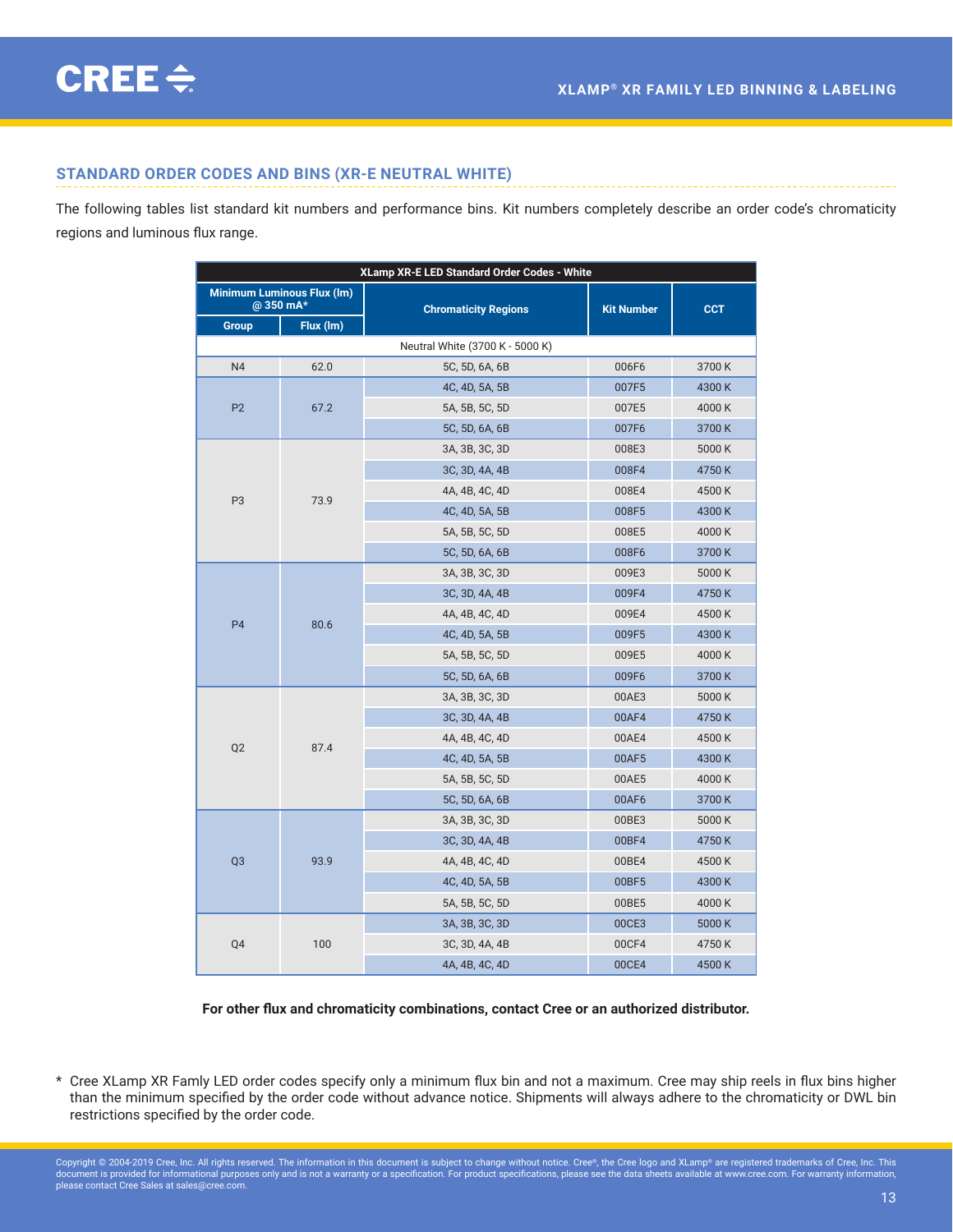# <span id="page-13-0"></span>**STANDARD ORDER CODES AND BINS (XR-E WARM WHITE)**

The following tables list standard kit numbers and performance bins. Kit numbers completely describe an order code's chromaticity regions and luminous flux range.

| XLamp XR-E LED Standard Order Codes - White   |                              |                             |                   |            |  |  |  |  |
|-----------------------------------------------|------------------------------|-----------------------------|-------------------|------------|--|--|--|--|
| <b>Minimum Luminous Flux (Im)</b><br>@350 mA* |                              | <b>Chromaticity Regions</b> | <b>Kit Number</b> | <b>CCT</b> |  |  |  |  |
| Group                                         | Flux (Im)                    |                             |                   |            |  |  |  |  |
|                                               | Warm White (2600 K - 3700 K) |                             |                   |            |  |  |  |  |
|                                               | 56.8                         | 6C, 6D, 7A, 7B              | 005F7             | 3200K      |  |  |  |  |
| N <sub>3</sub>                                |                              | 7A, 7B, 7C, 7D              | 005E7             | 3000K      |  |  |  |  |
|                                               |                              | 7C, 7D, 8A, 8B              | 005F8             | 2900K      |  |  |  |  |
|                                               |                              | 8A, 8B, 8C, 8D              | 005E8             | 2700K      |  |  |  |  |
|                                               | 62.0                         | 6A, 6B, 6C, 6D              | 006E6             | 3500K      |  |  |  |  |
|                                               |                              | 6C, 6D, 7A, 7B              | 006F7             | 3200K      |  |  |  |  |
| N <sub>4</sub>                                |                              | 7A, 7B, 7C, 7D              | 006E7             | 3000K      |  |  |  |  |
|                                               |                              | 7C, 7D, 8A, 8B              | 006F8             | 2900K      |  |  |  |  |
|                                               |                              | 8A, 8B, 8C, 8D              | 006E8             | 2700K      |  |  |  |  |
|                                               | 67.2                         | 6A, 6B, 6C, 6D              | 007E6             | 3500K      |  |  |  |  |
|                                               |                              | 6C, 6D, 7A, 7B              | 007F7             | 3200K      |  |  |  |  |
| P <sub>2</sub>                                |                              | 7A, 7B, 7C, 7D              | 007E7             | 3000K      |  |  |  |  |
|                                               |                              | 7C, 7D, 8A, 8B              | 007F8             | 2900K      |  |  |  |  |
|                                               |                              | 8A, 8B, 8C, 8D              | 007E8             | 2700K      |  |  |  |  |
|                                               | 73.9                         | 6A, 6B, 6C, 6D              | 008E6             | 3500K      |  |  |  |  |
|                                               |                              | 6C, 6D, 7A, 7B              | 008F7             | 3200K      |  |  |  |  |
| P <sub>3</sub>                                |                              | 7A, 7B, 7C, 7D              | 008E7             | 3000K      |  |  |  |  |
|                                               |                              | 7C, 7D, 8A, 8B              | 008F8             | 2900K      |  |  |  |  |
|                                               |                              | 8A, 8B, 8C, 8D              | 008E8             | 2700K      |  |  |  |  |
|                                               | 80.6                         | 6A, 6B, 6C, 6D              | 009E6             | 3500K      |  |  |  |  |
| <b>P4</b>                                     |                              | 6C, 6D, 7A, 7B              | 009F7             | 3200K      |  |  |  |  |
|                                               |                              | 7A, 7B, 7C, 7D              | 009E7             | 3000K      |  |  |  |  |
| Q <sub>2</sub>                                | 87.4                         | 6A, 6B, 6C, 6D              | 00AE6             | 3500K      |  |  |  |  |

**For other flux and chromaticity combinations, contact Cree or an authorized distributor.**